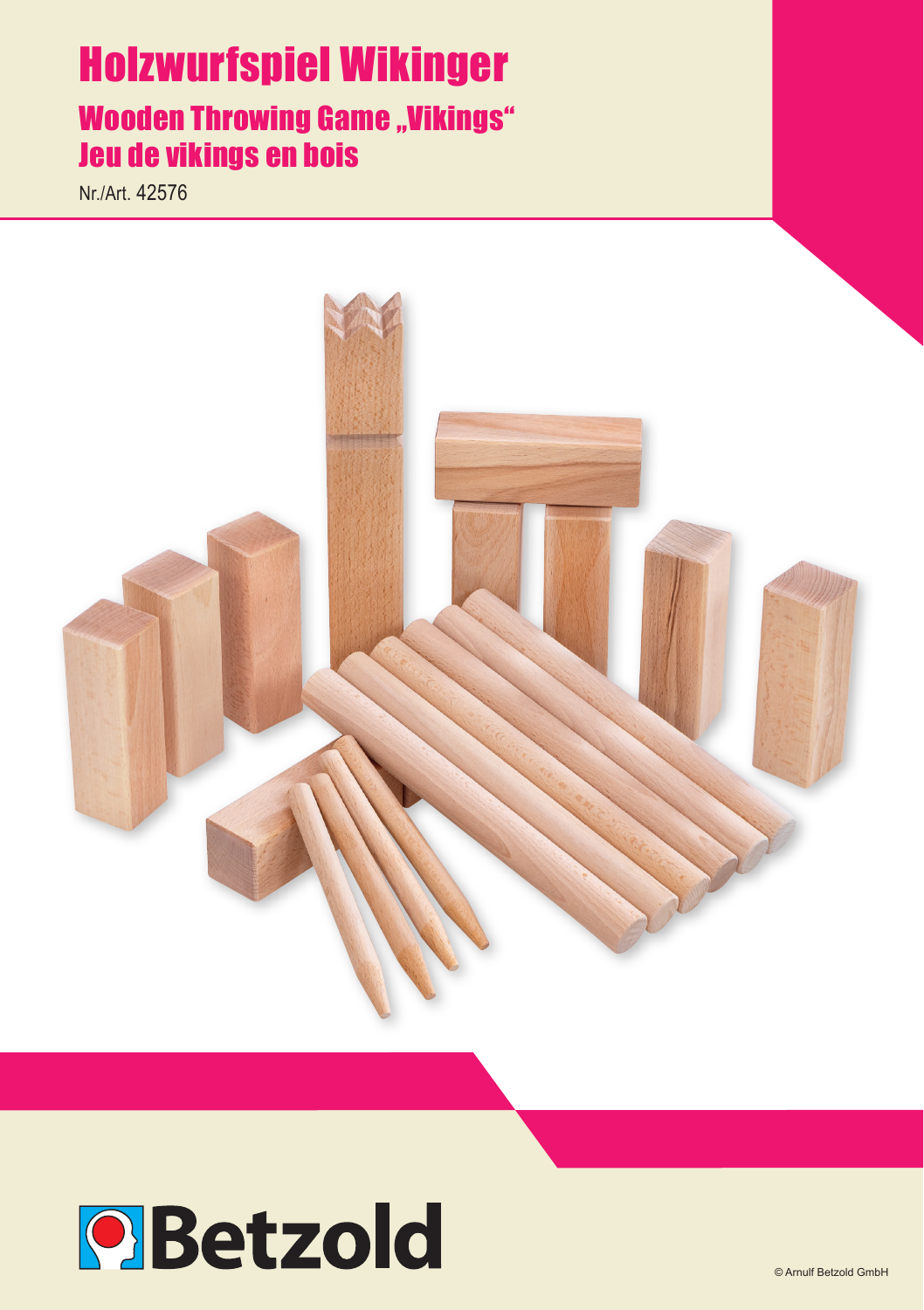

**Inhalt:** 1 König 10 Bauern 6 Wurfhölzer 4 Stäbe zur Feldbegrenzung

Gespielt wird auf einer ebenen, ca. 5 x 8 m oder 8 x 10 m großen Fläche, z. B. Gras, Sand, Asphalt, Kies, Schnee.

# **Altersempfehlung:** 5 +

#### **Ziel des Spiels:**

Der König ist die zentrale Figur. Wenn alle gegnerischen Bauern umgeworfen wurden, wird der König angegriffen. Die Mannschaft, die dann den König zu Fall bringt, hat gewonnen.

# **Ablauf:**

Die Spieler bilden zwei Mannschaften, welche aus 1-6 Personen bestehen können. Das Feld wird mit den Pflöcken abgesteckt und die Bauern werden an der Grenzlinie im gleichen Abstand aufgestellt. Der König wird in der Mitte des Spielfelds platziert. Wer darf beginnen? Hierzu darf ein Spieler aus jeder Mannschaft sein Wurfholz werfen. Wessen Holz am nächsten zum König liegen bleibt, beginnt.

#### **Regeln:**

Die Wurfhölzer dürfen nur am Ende angefasst und nur gerade von unten geworfen werden. Hubschrauber- oder Schleuderwurf sind nicht erlaubt.

Team 1 versucht nacheinander mit den 6 Wurfhölzern die gegnerischen Bauern umzuwerfen. Gelingt das, wird der umgeworfene Bauer von einem Spieler aus Team 2 in die Spielhälfte von Team 1 geworfen und dort von Team 1 aufgestellt. **Allerdings muss genau darauf geachten werden, nicht den König umzuwerfen. Wer den König umwirft, obwohl noch Bauern auf der gegnerischen Grenzlinie stehen, hat sofort verloren.** Wenn sich ein geworfener und ein bereits platzierter Bauer berühren, dürfen diese aufeinander gestellt werden. Es ist geschickt, die Bauern möglichst nahe an die Mittellinie zu werfen. Die Spieler haben zwei Versuche, den Bauern in die gegnerische Hälfte zu werfen. Danach kann das andere Team den Bauern frei in der eigenen Hälfte aufstellen, etwa in der Nähe des Königs. Dies erschwert Team 1 das Umwerfen des Bauern. Der Abstand zum König muss mindestens 1 Wurfholzlänge betragen.

Nun beginnt Team 2 mit seinen 6 Wurfstäben die gegnerischen Bauern zu attackieren. Zuerst müssen aber die gerade aufgestellten Bauern im Feld getroffen werden. Erst wenn die Feldbauern umgefallen sind, dürfen die Bauern auf der Grenzlinie umgeworfen werden. Fällt einer bereits vorher um, so muss er wieder aufgerichtet werden. Diese beiden Grundzüge wiederholen sich, bis eine Mannschaft alle gegnerischen Bauern umgeworfen hat. Erst jetzt darf der König angegriffen werden. Die erste Mannschaft, die nach den gegnerischen Bauern schließlich auch den König umgeworfen hat, gewinnt das Spiel.

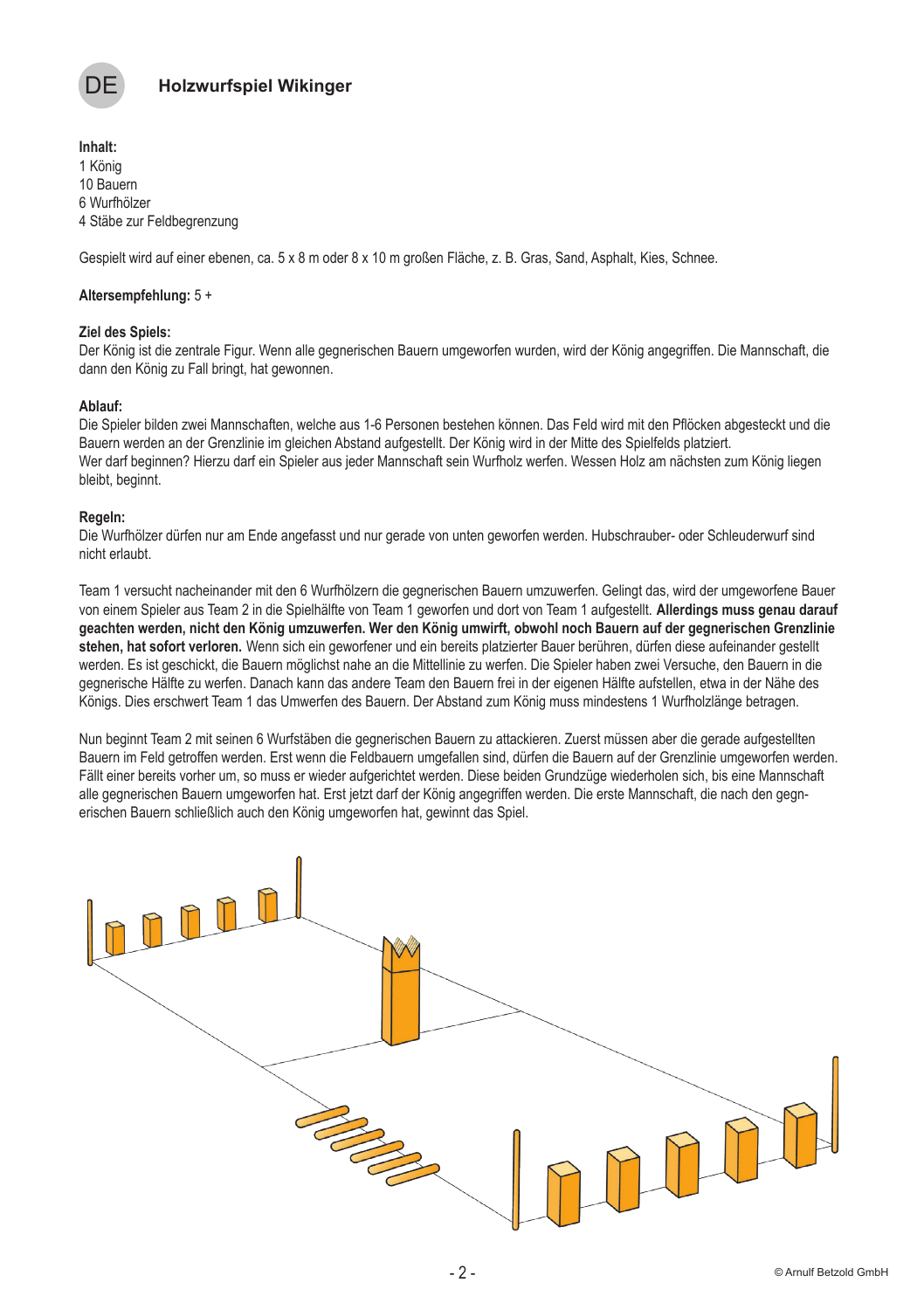

# **Contents:**

1 king 10 pawns 6 round wooden sticks 4 pegs to mark out the field

It is recommended to play on an even surface (grass, sand, pebbles, snow or stone). The playing field measures either 5 x 8 m or 8 x 10 m.

# **Recommended age:** 5 +

#### **Aim of the game:**

The king is the most important figure of the game. After all apposing pawns have been knocked over, the king is attacked. The first team to knock over the king wins the game.

# **Course of the game:**

The players build 2 teams of 1 – 6 players each. The playing field is marked out with the 4 pegs. The pawns are placed on the base line equidistant from each other. The king is placed in the middle of the field.

Who is to begin? One player of each team throws his wooden stick. The player, who has thrown his stick closest to the king begins to play.

# **The rules:**

The wooden sticks are only allowed to be held by the end. They might only be thrown straight from below. Spinning or slinging throws are not allowed!

One after another, the players of team 1 try to knock over the opposing pawns. If they succeed, all knocked-over pawns of team 2 are thrown into the half of the playing field of team 1. Team 1 then stands up the pawns on the very spot where they landed. Attention! It is important not to knock over the king! The team to knock over the king before all pawns have been knocked over loses the game immediately!

If a thrown pawn and a pawn, that has already been positioned, should touch each other, the two pawns are placed one above the other like a tower. It is prudent to throw the pawns as close as possible to the centerline. The players have two attempts to throw the pawn successfully into the opponent's half. After that the opposing team can place the pawn anywhere they like in their half of the playing field, for example directly behind the king. This would be rather inconvenient for team 1. The distance of the pawn from the king must however be at least the length of one stick.

Now team 2 starts to knock over the opposing pawns with their 6 wooden sticks. First however they must hit the "field pawns" that had just been positioned. Only after all the field pawns have been knocked over, the pawns on the base line can be knocked over. If one of them is knocked over earlier, it must be re-positioned on

the base line.

These two basic moves are repeated, until one team has knocked over all of the opposing pawns. Only then the team may attack the king.

The first team to knock the king down after knocking down all opposing pawns wins the game.



# **Contenu:**

1 roi 10 pions 6 bâtons en bois 4 piquets servant à délimiter l'aire de jeu

Il est recommandé de jouer sur une surface plate de 5 x 8 m ou de 8 x 10 m. (herbe, sable, gravier, roche, …)

# **Âge recommandé :** 5 +

# **L'objectif du jeu:**

Le roi est le personnage p rincipal dans ce jeu. Après renverser tous les pions adverses, les équipes essayent à renverser le roi. L'équipe qui réussit a le renverser, gagne la partie.

# **Comment jouer:**

Les joueurs constituent 2 équipes de 1 – 6 personnes. Avec les 4 piquets on démilite une aire de jeu de 5 x 8 m ou bien de 8 x 10 m. Les deux équipes placent sur leurs lignes de départ leurs 5 pions à égale distance. Le roi est placé au milieu de l'aire de jeu. Pour déterminer l'équipe qui commence, un joueur de chaque équipe peut lancer son bâton. Celui qui réussit à le lancer le plus proche du roi, a le droit à commencer la partie.

# **Les règles:**

Il est interdit de toucher aux bâtons avant la fin. En plus, les bâtons ne peuvent être lancés que par en dessous. Les lancers tournoyants ou vers le haut sont interdits! L'équipe 1 essaye l'un après l'autre avec les bâtons à lancer les pions adverses. Si cela réussit, le pion renversé sera lancé par l'équipe 2 dans la moitié de terrain par l'équipe 1 et placé là par l'équipe 1. Il faut faire attention de ne pas renverser le roi ! L'équipe qui renverse le roi avant les pions perd la partie toute de suite !

Si un pion jeté et un pion déjà placé se touchent, ils peuvent être placés l'un sur l'autre. Il est logique de jeter les pions le plus près possible de la ligne médiane. Les joueurs ont 2 tentatives pour lancer le pion dans la moitié adverse. Après cela, l'autre équipe peut installer le pion dans sa propre moitié, par exemple, près du roi. Ce serait assez défavorable pour l'équipe 1. La distance au roi doit être d'au moins 1 longueur de bâton.

Maintenant, l'équipe 2 commence à attaquer les pions adverses avec ses 6 bâtons. Tout d'abord, cependant, les pions nouvellement établis doivent être frappés sur le terrain. Ce n'est que lorsque les paysans sont tombés qu'ils peuvent être renversés à la frontière. Si un pion tombe déjà avant, il doit être ressuscité. Ces deux coups principaux sont répétés jusqu'à ce qu'une équipe renverse tous les pions adverses. Seulement maintenant, le roi peut être attaqué.

La première équipe, qui après que les pions adverses aient finalement renversé le roi, gagne la partie.